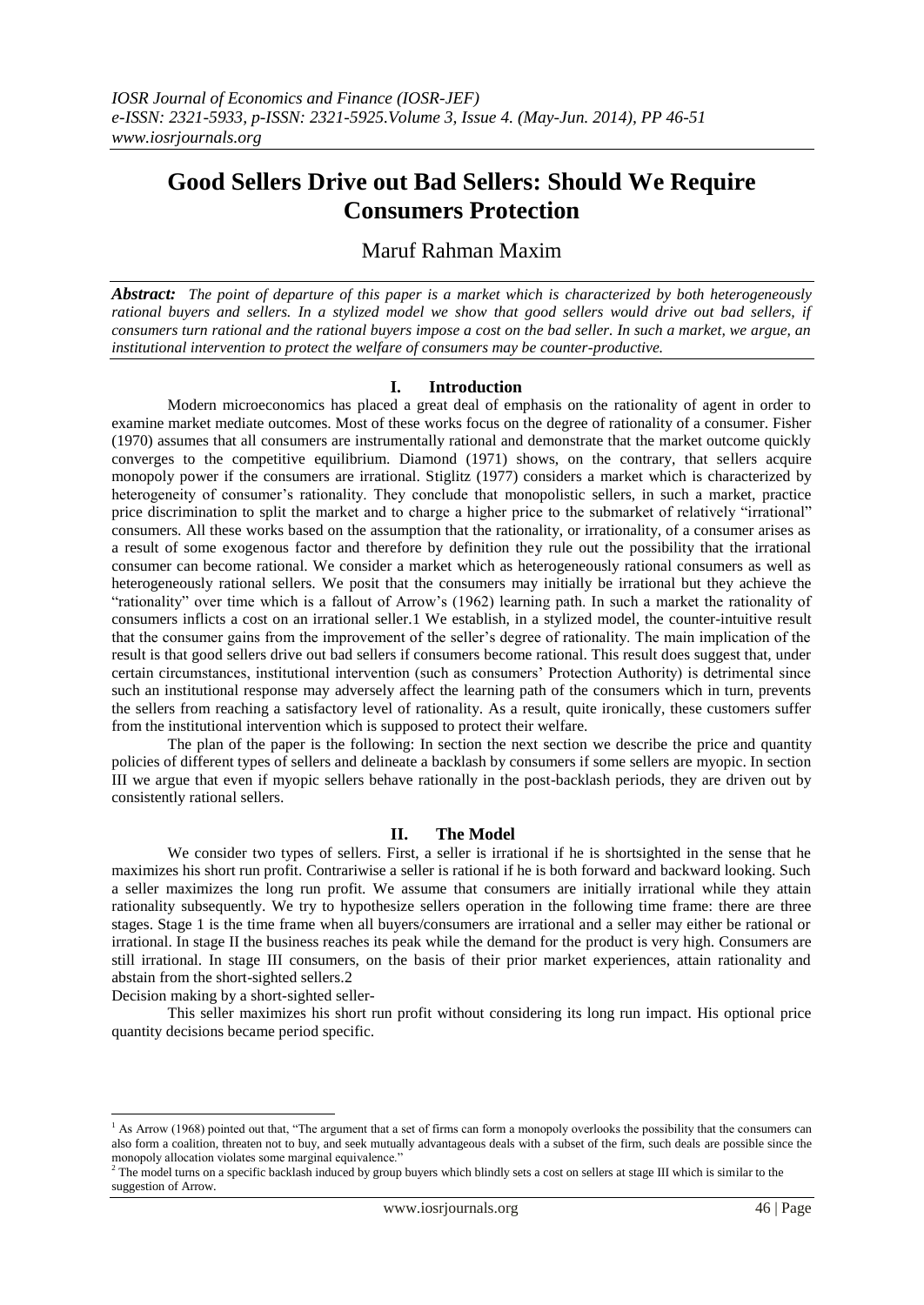**Stage I** – From the short run profit maximization of a monopolist we yield.

$$
P^* = \frac{e}{e-1} . \dots . (A_1)
$$
  
 
$$
q^* = f^{-1} \left( \frac{e}{e-1} . c \right) . \dots . (A_2)
$$

 $P^*$  and  $q^*$  are the optional price and quantity, c is the marginal cost of production, e is the elasticity of demand and f(q) is the inverse demand function prevailing in stage I.

**Stage II** – The period-specific short run profit maximization yield the following:

$$
p = \frac{e}{e-1}(c+L) \dots \dots \dots \dots \dots (B_1)
$$
  
q = g<sup>-1</sup>[ $\frac{e}{e-1}$ (c+L)] \dots \dots \dots \dots \dots \dots (B\_2)

p and q are optimal price quantity decisions. L is the maintenance cost, e is the new and lower elasticity of demand, g is the inverse demand function in stage II, we assume that the business reaches its peak in stage II hence the fall in e is more than balanced by the rise in cost through L.

**Stage III** – We assume that a seller produces output  $Q_0$  at stage I at a marginal cost. At stage III consumers backlash result in a cost on the short-sighted sellers. We assume that as a result of this backlash the short-sighted seller has little option other than to reduce his prices of the product. Let  $(p^*-x)$  be the price of the produce in stage III while  $p^*$  is the price in stage I. Consumers, by assumption inflict this cost on the sellers irrespective of their degrees of rationality. The short-sighted sellers do not realize this cost and end with the following profit:

$$
\pi_3 = (Q_0 - q^* - q) (p^* - x) - (c + 2L) \dots (C_1)
$$

While  $Q_0$  is the initial production.

#### **Optimal Decisions of a Dynamic Monopolist –**

We assume that the seller is far-sighted and has precise knowledge in relation to the current demand, the future demand and the possible consumers' backlash. In such a circumstance, he adopts the logic of backward induction. We shall show that the monopolistic profit in stage I and the enforced profit  $\pi_3$  is less than the competitive profit while the monopolist sets a price which clears the local monopoly market.

In such an event a seller avoids selling his product in stage III in order to escape from the backlash. A short-sighted seller does not foresee this cost. A far-sighted seller makes price and quantity decision to evade it by casting a forward look. He first calculates his optimal price, quantity decisions in stage II and then sets the competitive price to clear the market in stage I. So, he makes the mental calculation concerning stage II:

**Stage II**: He monopolistically exploits the market by charging

$$
p = \frac{e}{e-1} (c + L) \dots (D_1)
$$
  
q = g<sup>-1</sup>[ $\frac{e}{e-1}$  (c + L)] ... (D<sub>2</sub>)

The rational sellers future sale is q in stage II while he has to market  $(Q_0 - q)$  either in stage I or in stage III. Assuming consumers backlash to be effective, a rational seller markets all  $(Q_0 - q)$  in stage I by lowering the price to p which is less than the monopolistic price P\*. Hence a rational seller does not sell anything in stage III, thereby avoiding plausible consumer backlash. On the other hand, a short-sighted monopolist attempts to exploit the market both in stage I and stage II and as a result is unable to avoid the backlash in stage III which he fails to foresee. Based on these intuitions, we provide the following proposition.

**Proposition 01:** If the consumers' backlash is credible, the profit of a rational seller from stage I is greater than the profits an irrational seller acquire in stage I and stage III.

**Proof:** Suppose, without any lost of generality that 
$$
Q_0 = 100
$$
 and  $q = 50$ .  
 Hence  $Q_0 - q = 50$  then  $q^* = \arg \max (pq - cq)$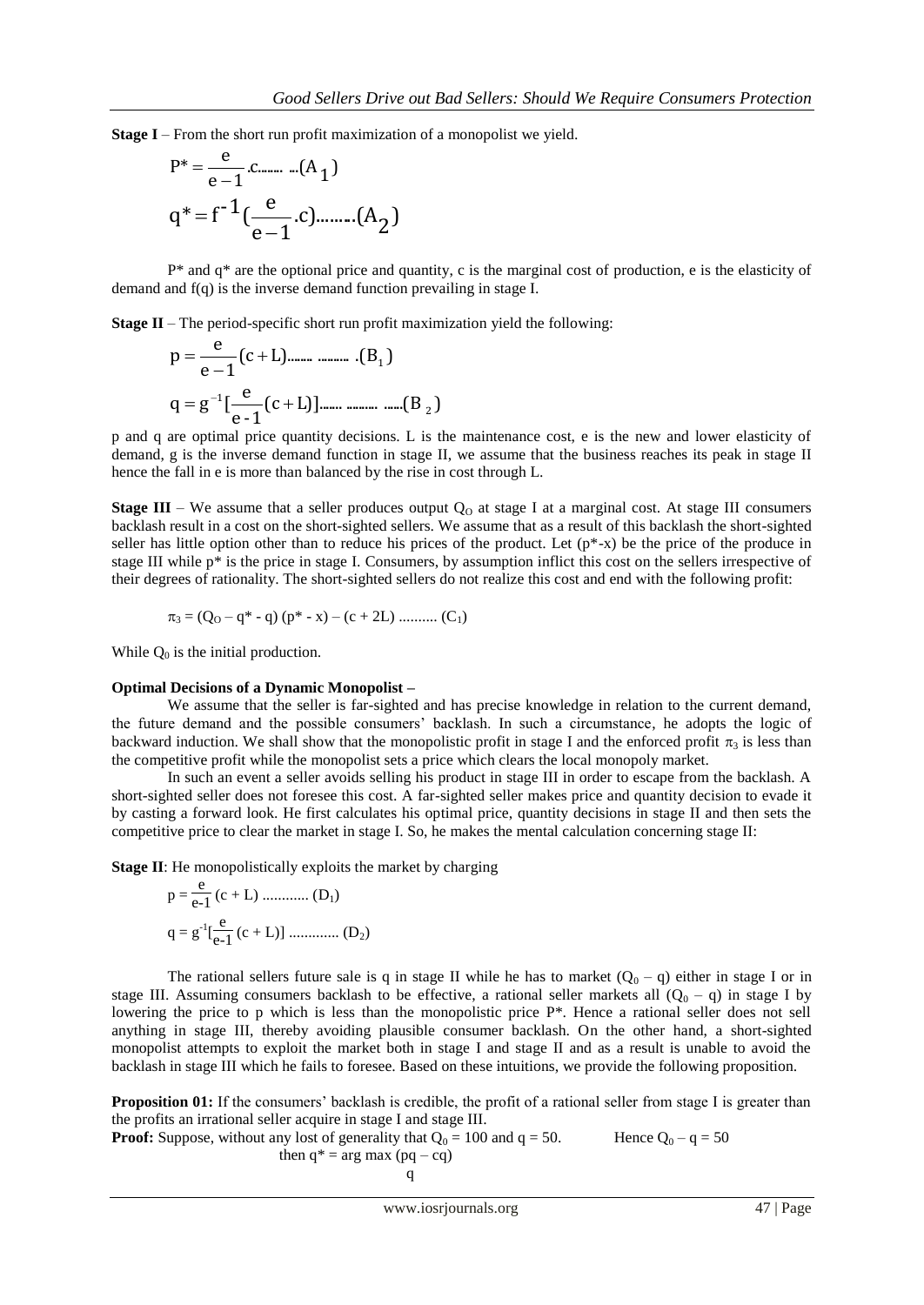and  $p^* = f(q^*)$ hence,  $\pi_1 = p^*q^*$  - cq<sup>\*</sup> While  $\pi_1^*$  is the monopolistic profit in stage I.

Then the profit in stage III is given by:

$$
\pi_3 = (p^* - x) (50 - q^*) - (50 - q^*) (c + 2L)
$$

When x is the decline in price following a backlash (or where x represents the actual deviation from the initial price as a result of backlash).

For a forward looking, rational seller the profit  $\pi_1$  in stage I is the following:

 $\pi_1 = (\mathbf{p}^* - \varepsilon). 50 - 50. \mathbf{C}$  (1)

When ε is the decline in the price in stage I as seller becomes competitive. As the decline in price is larger, the larger is the proportion of rational sellers in the market.

If the seller is irrational, his total profit from stage I and stage II is the following:  $\Omega$ 

$$
\frac{2}{\sum \pi} = \pi_1^* + \pi_3
$$
  
i = 1  
Or, 
$$
\frac{2}{\sum \pi} = 50 \text{ (p* - c)} - (50 - q^*) \text{ (x + 2L)}
$$
 (2)

Now if the backlash is effective, then the profit a rational seller made from stage I should be greater than the profits from stage III acquired by an irrational seller. Otherwise, the backlash helps an irrational seller obtain a higher profit.

This is patently not the objective of buyers.

The backlash to be effective requires the following:

 $\pi_1 > \pi_1^* + \pi_3$  (3)

This implies that a rational seller makes an overall higher profit vis-a-vis an irrational seller. After simple manipulations, condition (3) reduces to the following:

$$
(p^* - \varepsilon) 50 - 50 c > 50 (p^* - c) - (50 - q^*) (x - 2L)
$$
  
or, 
$$
x > \frac{50}{50 - q^*} \varepsilon - 2L
$$
 (4)

On the other hand, if the threat of a backlash is credible then consumers must pay less to the rational sellers for the same quantity  $(Q_0 - q) = 50$ . This implies.

$$
p^*q^* + (p^* - x) (50 - q^*) < 50 (p^* - \varepsilon)
$$
  
Or, 
$$
x > \frac{50}{50 - q^*} \varepsilon
$$
 (5)

A comparison between (4) and (5) makes it obvious that if the backlash is credible, it imposes a cost on an irrational seller which makes the profit of a rational seller greater than the net profit of an irrational seller. Since the irrational seller is not forward looking, hence, at stage III, he confronts the cost of backlash. The principle issue thus remains whether such a backlash can effectively eject irrational sellers from the market or not. We attempt to provide a tentative answer to this question in the next section.

**Proposition 02:** If the market is characterized by only rational sellers, the price in stage I will be lower and the output sold in stage I will be higher ceteris-paribus. The profits of the sellers would be higher and the consumer's surplus would be higher. Hence, if the degree of rationality of a seller improves, it leads to a pareto improvement.

## **III. The dynamics of pricing policy: The exit of an irrational seller**

In stage III the sellers form two clear groups. First, the rational sellers who do not sell any products in stage III and hence do not alter their prices. Secondly, the irrational sellers who still try to sell  $(Q_0 - q - q^*)$ . We assume that the consumers' backlash results in a lower demand which immediately prompts the irrational sellers to reduce their prices. As they reduce prices, it has a cost on the irrational sellers. One may argue, following the footsteps of stiglitz (1987),that a lower price implies a lower quality and hence a lowering of the price inflicts a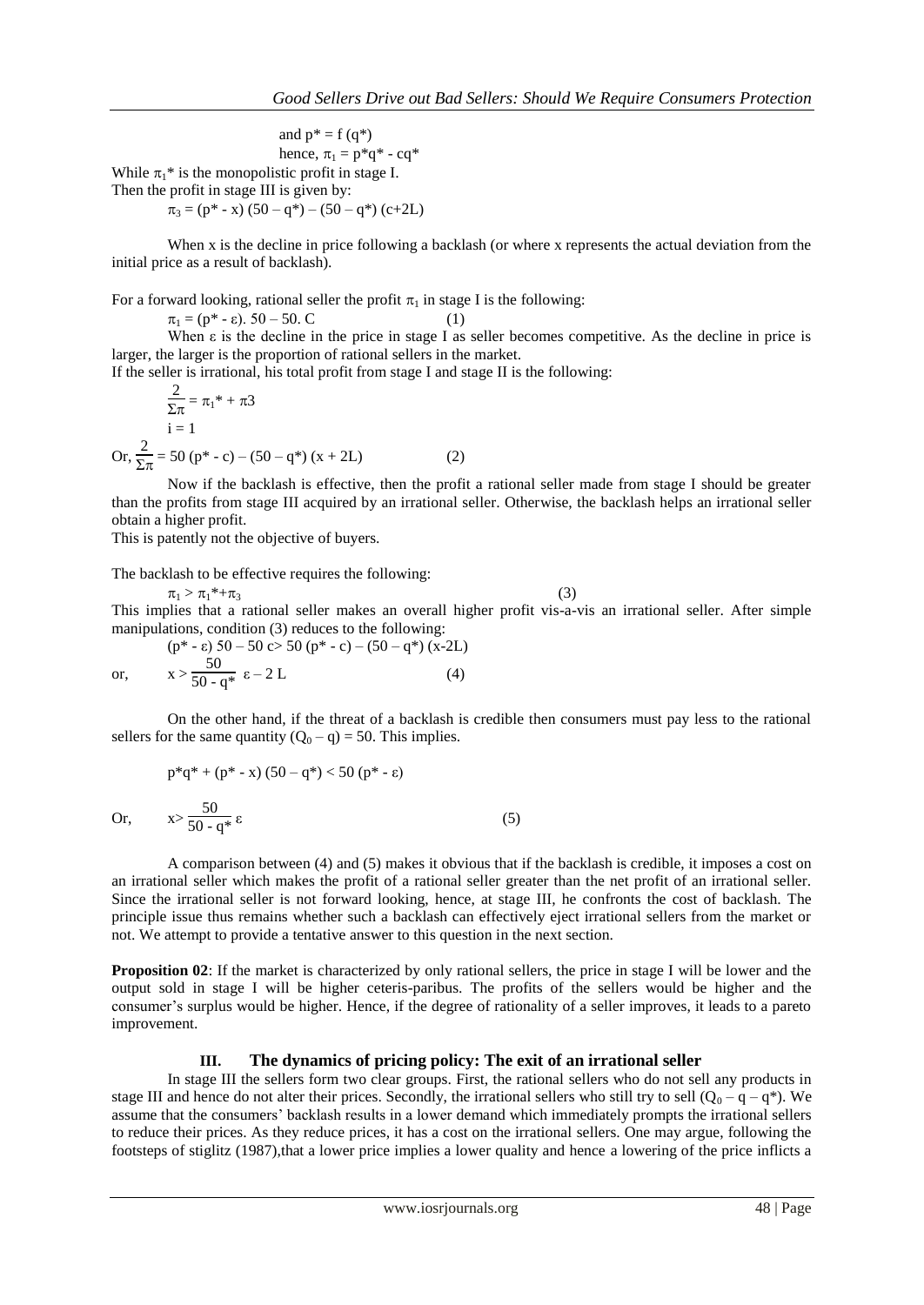cost on the seller. Hence, if consumers judge the quality by price after having reached rationality, price falls become costly for the irrational sellers.

One may rationalize the cost associated with price change in a different way. In our model a rational seller adopts two prices p,  $p^{\wedge}$  in stage I and stage II respectively. The rational consumers have p,  $p^{\wedge}$  as the common knowledge in stage III while they become rational. Any other price, ceteris-paribus, embodies a departure from rationality which in turn results in consumers' backlash. Hence, the irrational sellers confront a price adjustment cost in stage III due to the backlash, as the consumers use a price change as an indicator of the degree of rationality of a seller. We assume, the cost of price adjustment K is given by a quadratic cost function,

K= - k (Pit – pit-1) – ½ d<sup>2</sup> (pit – pit-1)<sup>2</sup> (6) for K > o, d > O

Now as the sellers face the backlash, they may have two responses. First the sellers may still ignore the backlash and try to exploit the market. Since the consumers are now fully rational, such an attempt may incur a heavy cost on a seller which forces his exit. More importantly, a seller may not turn forward looking as he realizes the impact of his current price decisions of future profits. In this section we concentrate on such a seller who has been irrational in stage I and stage II and now becomes a dynamic agent.

We make a few simplifications to examine his pricing policy. We assume that the demand condition in stage I and stage II are identical and hence he charged a price pit-1 in stage I and II. In stage III, which we call period t, he chooses pt when t is an infinite horizon  $t = 1, 2, \ldots$  to maximize the discounted value of all future profit streams  $\pi_{it}$ :

$$
\Sigma \pi_{it} (1+r)^{-t} \qquad (7)
$$
  
where  $\pi_{it} = P$  it q it – c qit + [-k(p it – p it-1)  
-  $\frac{1}{2}$  d<sup>2</sup> (P it – Pit-1)<sup>2</sup>] (7a)

In (7) and (7a) r is a discount rate, c is the marginal cost and  $\pi$  it is the profit net of the cost of production and price adjustment cost in period t.

We assume that pit is given along an inverse demand function which is linear:

$$
Pit = m - n. qit
$$
 (7b)

The Nash equilibrium in price is guaranteed by the following condition:

 $\pi$  it/ pit +  $(1 + r)^{-1}$   $\pi$  it + 1/sp it = 0, t  $\geq$  o

Since  $\pi$  it/sp it = m – 2 n pit + c n – k – d (pit – Pit-1)

and  $\frac{\pi i t+1}{\text{Pit}}$  = - k + d (pit – Pit-1)

We derive the pricing decision as the following:

 $m - 2 n Pit + c n - k - d (Pit - Pit-1)$ 

 $+(1 + r)-1 [k + d (Pit +1 - Pit)] = 0$  (8)

(8) is a difference equation which shows that the current price pit depends on prices chosen in the past (pit-1) and in the future (Pit+1). Based on this pricing decision function we provide the following proposition:

**Proposition 03:** If a seller adopts the optimal pricing policy given by difference equation (8), he consistently charges a higher price than what a fully rational seller does. Hence, such a seller is driven out by a fully rational seller over time.

Proof: Write the difference equation as

 $Xt - \alpha.Pit + Pit-1 + (1+r)^{-1} Pit + 1 \le 0$  (A) When  $Xt = (m - c n - k + (1 + r)^{-1}k)/d$  $\alpha = (-2 \text{ n} + \text{d} + \frac{1}{1+r} \text{ d}).$ This is a second-order difference equation, in order to solve it we follow sargent (1987). Let  $Pit = B (Pit-1 + Yt)$  (B) Hence  $Pit+1 = B (Pit + Yt+1) = B<sup>2</sup> (Pit-1+Yt+Byt+1)$ Substituting this in the difference equation (A) we get:  $Xt + B(Pit+Yt)[(1+r)^{-1}$ .  $B^2 - \alpha B + 1] - Yt$ 

$$
+ B (1+r)^{-1}.\ Yt+1=0
$$

The smallest roof of the quadratic equation  $(1+r)^{-1}B^2 - \alpha B + 1$  $= 0$  is given by: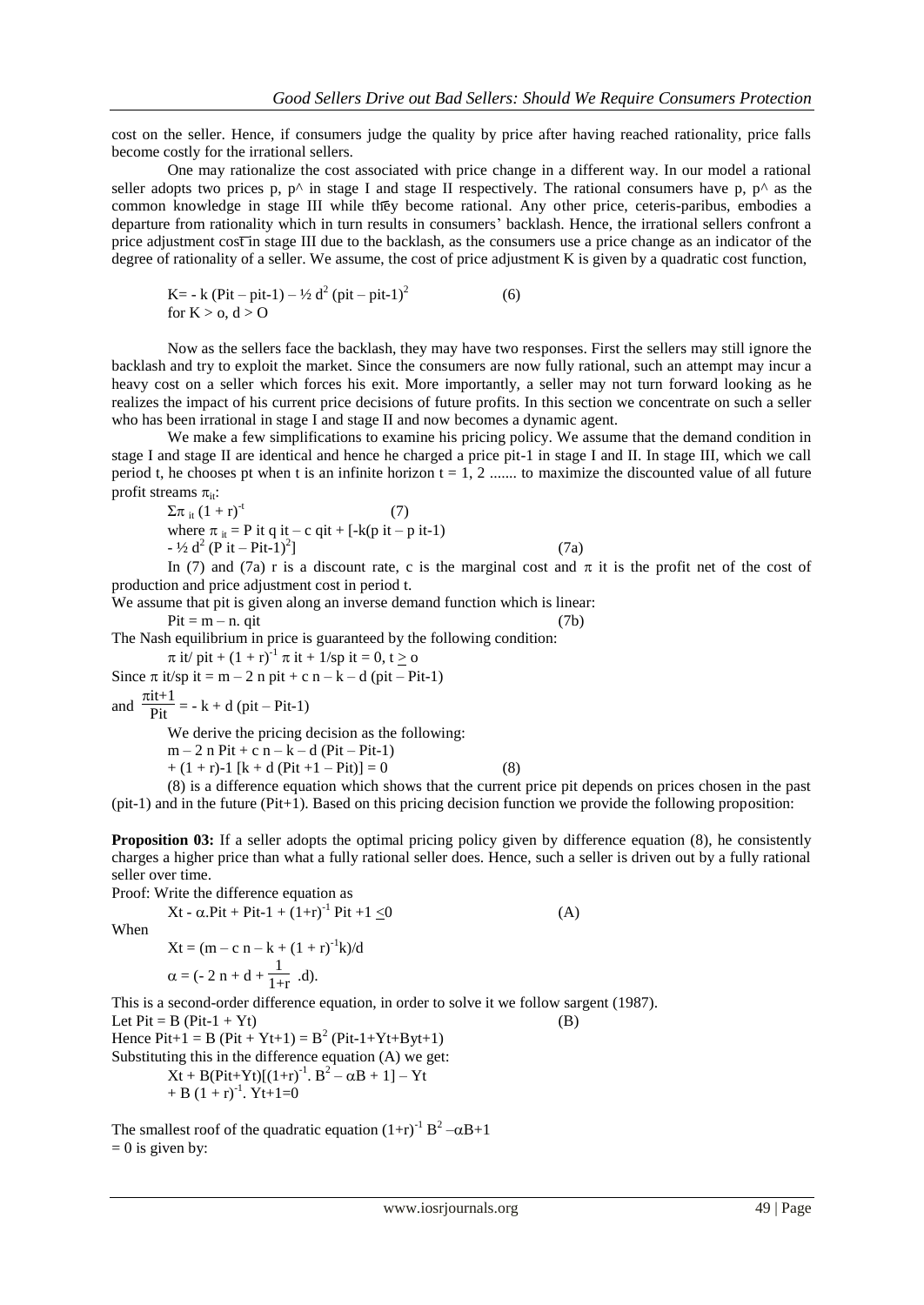$$
B^* = \left[\frac{a - (a^2 - 4(1+r)-1)\frac{1}{2}}{2(1+r)^{-1}}\right]
$$
  
\n
$$
B^* = \frac{\alpha.(1+r) - [a^2(1+r)^2 - 4(1+r)]\frac{1}{2}}{2} < 1
$$
  
\nSetting B = B\* (2.5) reduces to:  
\n
$$
Yt = B(1+r)^{-1}. Yt + 1+Xt
$$
  
\nThe unique bounded solution of (10) is given by:  
\n
$$
\alpha
$$
  
\n
$$
Yt = \sum [B(1+r)-1]^{\alpha}. Xt+j
$$
\n(11)

Substituting  $(11)$  in  $(b)$  we get

 $\alpha$  $Pit = B$ .  $Pit-1 + B \Sigma [B (1+r)-1] \alpha$ .  $Xt+j$  (12)  $i=0$ 

Equation (12) demonstrates that the current prices of the seller will be a convex combination of the prior price Pt-1 and the expected demand shift and costs. If all firms anticipate identical shifts in demand, the costs of a previously irrational seller are higher. Since Pit-1 of a previously irrational seller is also higher; the price profiles of such a seller would persist to be above that of a fully rational seller.

As a result, even if an irrational seller turns rational at stage III, his prices are consistently above the price profile of a rational seller. Hence, the cost of irrationality at stage I would materialize through time and he has to leave the market. And in the long run only fully rational sellers would be able to survive. In this sense the irrational price decisions are irreversible and good sellers drive out the bad sellers if the consumers are vigilant enough to impose a quadratic price adjustment cost on the sellers.

If the learning path of consumers is blocked by the institutional response, such a consumer backlash fails to materialize which jeopardizes the market process of clearing the bad sellers.

The above analysis suggests the probable outcomes for the irrational seller, assuming Arrow's learning path is operative among consumers. They are as follows:

- (a) If an irrational seller faces the consumer backlash in stage III, he has no alternative other than to reduce the price. This in turn may send a misleading signal to consumers in relation to the quality of his product, and as a result he has to reduce the price further if he wants to clear his stock. If he does not, it implies that at the end of stage III he will be left with an unsold stock which means he will not only incur a revenue loss but he has to carry further maintenance costs for the unsold stock. In either case it suggests that the irrational seller's profit from stage I and III will be less than he would have achieved had he undertaken a competitive price at stage I. This then suggests that the skimming price.
- (B) If he decided to become rational in period two, he has to undertake additional selling costs, which are incurred as a result of an attempt to overcome his bad reputation from the previous period. This turn will force his cost curve to move upward and consequently his price will remain higher than that of a seller who has followed the rationality path from the beginning. Therefore he will be subject to the backlash again at stage III of period two.

Either little option other than to leave the market because of his inappropriate decision at stage I.

The above argument implies that the irrational seller can gain for a very short period by making some consumers to lose, in our case in the specified stage I. However as consumers travel through the time path they will learn that the irrational seller's price does not correctly signal the quality of his produce (assuming a free flow information). Thus there will be a backlash in stage III, and as a result he has no other option other than to reduce the price well below the competitive price that is charged by a rational seller in stage I. This causes the irrational seller to derive a lower profit from the sum of stage I and III relation to the rational seller's stage I. The reasons are quite obvious, as due to his higher prices in relation to the rational seller, in stage I he would sell much less than that of his counterpart, a reason for which he has left over in the stage III. As a result the irrational seller's average price from stage I and III remains below that of the rational seller of stage I. Thus he incurs a loss. However, the rational seller, who appears to sell at a monopoly price at stage II, has no remaining stock in stage III thereby avoiding the backlash. If we interpret the above result in the light of real phenomena an interesting incidence can be observed. That is although the rational seller charges monopoly price in stage II, the only difference is that the reputation which he derives from stage I permits him to enjoy a greater market share. This in turn enables him to achieve greater economics of scale, thereby reducing costs, he does not pass it on to the consumer. He thereby enjoys the greater difference between the price and production costs. As the consumer loss or gain is largely subjective, if a price does not change, this issue of monopoly price does not